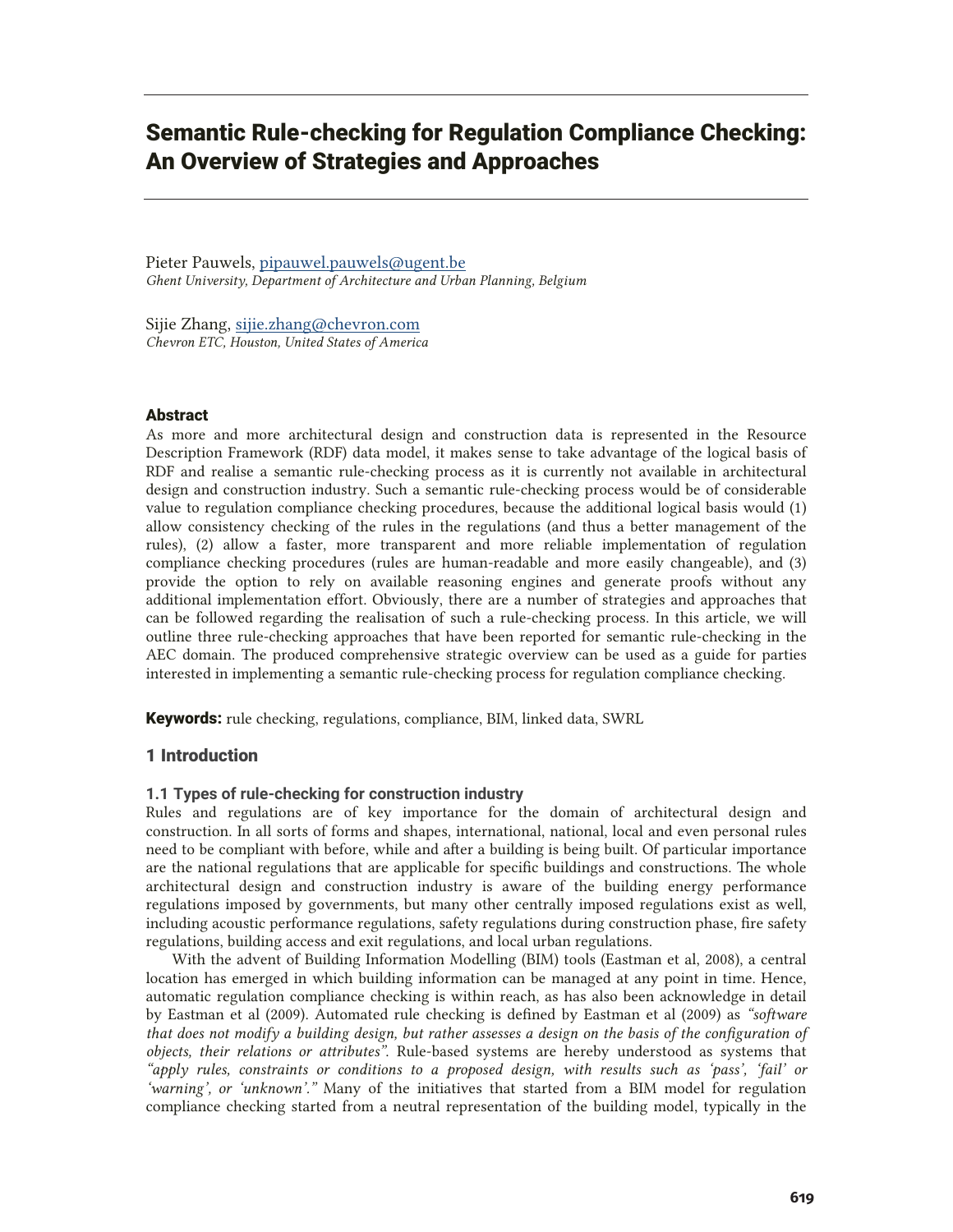Industry Foundation Classes (IFC). Eastman et al (2009) hereby refers to the early work by Han et al (1997, 1998, 1999).

 Since more and more architectural design and construction data is now also represented in the Resource Description Framework (RDF) data model (Manola & Miller, 2004), the underlying logical basis of RDF can promote the realisation of the rule-checking process outlined by Eastman et al (2009) using this additional logical basis, as proposed earlier by Pauwels et al (2011). Also Kerrigan & Law (2003) indicated the usefulness of a logical basis in regulation compliance checking, as early as 2003, which was at that time implemented as an addition to plain XML. In this article, we will specifically look into the implementation methods that can be followed to allow the above outlined regulation compliance checking process. Eastman et al (2009) presents three different implementation methods, namely (1) computer language encoded rules, (2) parametric tables, and (3) language driven. Eastman et al (2009) further divides the language driven implementation method in two: either a predicate logic based language or a domain-oriented language is used. With its logical basis in Description Logics (DL) (Baader & Nutt, 2003), a semantic rule checking approach as proposed in Pauwels et al (2011) entirely fits in the former of the two (predicate logic based). The Built Environment Rule and Analysis (BERA) language (Lee, 2011; Lee et al, 2014) is an example that is closer to the latter of the two (domain-oriented language). Note, however, that semantic web languages (RDF and OWL) also allow to define domain oriented knowledge. Perhaps it is better to consider RDF as a predicate-logic based domain-oriented language. In Pauwels et al. (2011), a specific focus is set on the possibility of implementing the language driven implementation method, by using semantic web technologies (Berners-Lee et al, 2001), which is also the focus of this paper.

### **1.2 Example implementations of semantic rule-checking applications**

 A good number of applications have by now emerged that relies on the logical basis of semantic web languages to accommodate some form of semantic rule checking. One example that was already mentioned in the introduction is the effort by Pauwels et al (2011), which aims at accommodating acoustic regulation compliance checking for BIM models. In this exploratory article, an indication is made of the way in which N3Logic rules can be represented and used in combination with a domain ontology (TBox) and an instance model (ABox), so that an inference engine immediately indicates whether a building model is compliant or not with the European acoustic regulations. In a full implementation, one might opt to use the IFC data model to fill the TBox and ABox. A similar proposal is made in Pauwels et al (2011a) to convert a geometry representation in IFC to corresponding geometry representations in the X3D and STL schemas, thereby relying on N3Logic rules, the EYE reasoning engine and standard semantic web technologies.

Wicaksono et al (2010) rely on semantic web technologies to build an intelligent energy management system for buildings. They propose to build an RDF representation of a building model, using an OWL ontology for building information. This ontology includes concepts for the appliances present in the building (dishwasher, fridge). The OWL ontology can then be combined with a number of rules expressed in the Semantic Web Rule Language (SWRL), in order for an inference engine to infer if there are any anomalous activities occurring (e.g. 'heaters' that are 'working' AND 'windows' that are 'open'). This work has been extended in Wicaksono et al (2013), to include an OWL ontology inspired by IFC. In this extended proposal, the authors rely on a rule engine based on SWRLJessBridge, which allows the execution of rules combined with the Protégé API. A SPARQL endpoint is made available on top of this rule engine, so that the end user only has to query for the results of the rules (i.e. are the *EnergyInefficient* or *UsageAnomaly* individuals present?).

The third example showing the way in which rules can be deployed for construction industry and building information management is provided by Kadolsky et al (2014) and Baumgärtel et al (2015). In this example, the authors propose to represent a building in an ifcOWL ontology, after which rules can be used to retrieve information that is relevant for building energy performance. Baumgärtel et al (2015) specifically shows how rules can be used to allow a thermal insulation check: the right-hand side of one of the SWRL rules includes the statement *?summ eeBIM:definition "Thermal insulation check failed"*.

The last example is the Job Hazard Analysis (JHA) application that is documented by Zhang et al (2015). In this example, the authors propose to combine an RDF representation of the building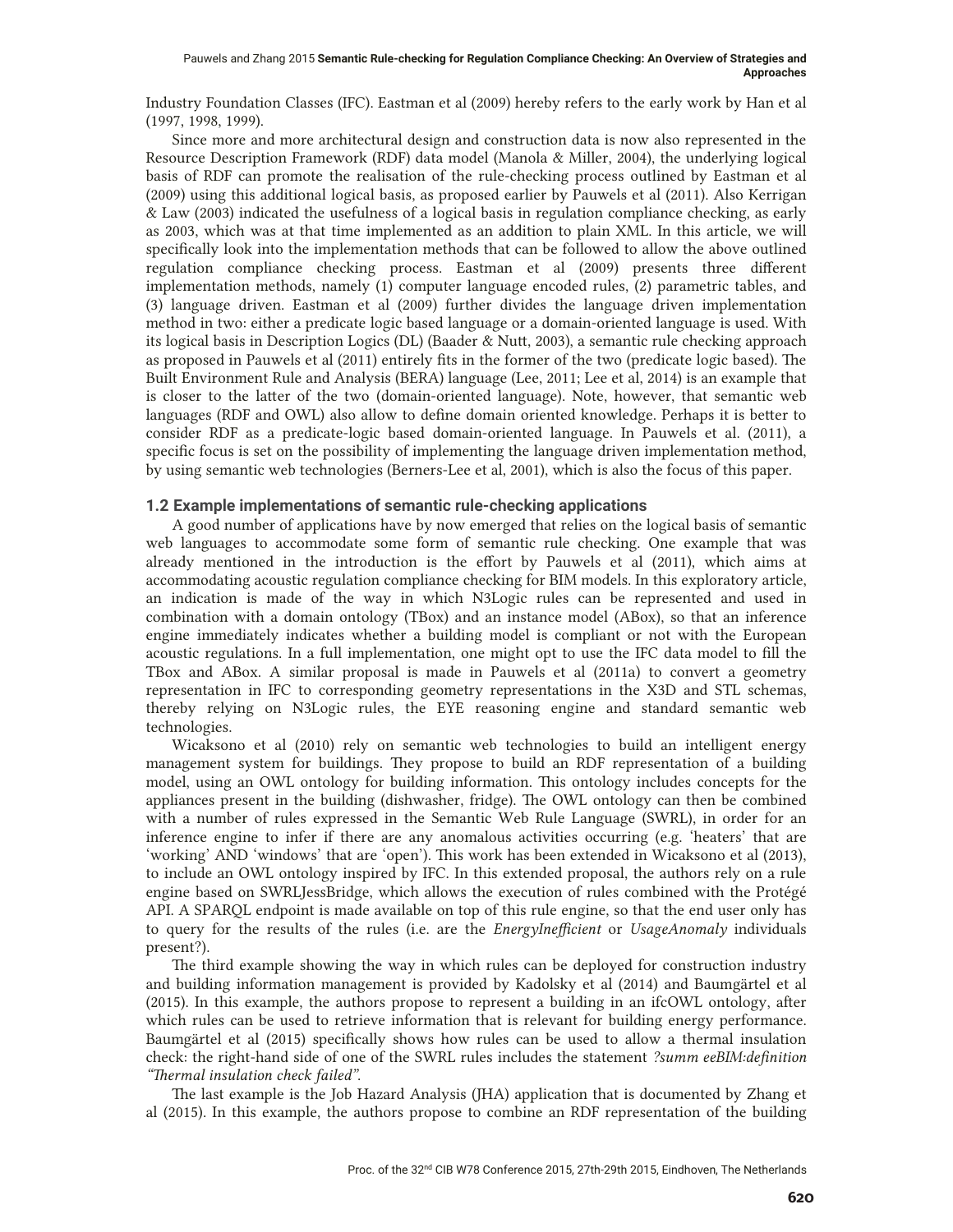model, contained in Tekla Structures, with a number of ontologies and SWRL rules that allow the analysis of the construction project in terms of jobs, tasks, safety procedures, and the resources that are required to allow the safe execution of these job steps. A prototype was implemented in the form of a plugin in Tekla Structures.

As these examples successfully illustrate, the usage of semantic web technologies in Architecture, Engineering and Construction (AEC) industries opens up considerable possibilities in terms of formal rule-checking. This rule-checking can be useful for a number of different use cases, including building usage analysis, anomaly detection, job hazard analysis and regulation compliance checking. In the following section, we will recapitulate the basics of semantic rule checking, thereby outlining some of the key principles. Thereafter, we will look more closely in the implementation strategies that can be followed to accommodate semantic rule-checking.

# 2 The basics of semantic rule checking

At the core of the regulation compliance checking process are rules that need to be checked. To allow proper checking of rules, three components are always necessary: (1) a schema that defines what kind of information is used by the rule checking process and how it is structured, (2) a set of instances following that schema, and (3) a set of rules (IF-THEN statements) that can be directly combined with the schema (the rule set contains the classes and properties that are defined in the schema). These three components are filled in in various ways. In a traditional hard-coded rule checking process, the schema is typically represented by the class hierarchy of the coded system, the instances are represented by the objects that follow this class hierarchy, and the rules are represented by procedural interconnected functions that can follow any kind of structure, while still being compatible with the class hierarchy of the system. This is considerably different from the way in which these three components take shape in a semantic, language driven approach. Namely, in this case, the schema is typically represented by an OWL ontology (McGuinness & van Harmelen, 2004), the instances are represented by the RDF graph following that OWL ontology, and the rules are logical conjunctions (AND) of declarative IF-THEN statements. Because of the logical basis of the OWL language in DL (Baader & Nutt, 2003), the rule checking process is quite straightforward as soon as all the data and all the rules are available in a complete and consistent shape: one generates the inferences and uses the results, e.g. for simple visualisation in a graphical user interface (GUI).

 The great advantage of using semantic web technologies is that the schema, the instances, and the rules can all be described using one and the same language. As a result, all three components benefit from the advantages given by Eastman et al (2009) for any language-driven approach, namely, (1) the possibility to easily retarget an implementation to different source formats (e.g. an alternative ontology: a Revit ontology instead of an IFC ontology); (2) portability across contexts, applications and devices, and (3) the availability of an unlimited representation wealth, including 'nested conditions' and 'branching of alternative contexts'. The downside of this feature is that data, ontologies and rules can be stored in very diverse ways and environments. For example, in some cases, they are shared openly on the World Wide Web (WWW); in other cases, only the ontologies are widely available via the WWW and the rules and the data are kept in local applications; in other cases, all three components are kept solely as in-memory models of an application, making them accessible only via the programming code; and it can even be imagined that all three components are generated on-demand from legacy data sources (e.g. SQL databases that are given an RDF interface using R2RML (Das et al, 2012)). This results in a number of implementation plans, each of them having its strengths, weaknesses, opportunities, and strengths.

In the next sections, we will go through the key strategies found in the literature and briefly outline our experiences with them for a small use case extracted from the "Job Hazard Analysis" checking system documented in Zhang et al (2015). We will specifically use one rule that is used in this use case (see below), and document how it can be stored and used in the diverse implementation plans.

1 Masonry Wall(?mw)  $\land$  hasHeight(?mw, ?h)  $\land$  Task Masonry Wall(?act) Aproduce(?act,

2 ?mw)  $\land$  consistOf(?act, ?sub)  $\land$  Masonry Operation(?sub)  $\land$  $consistOf(?sub, ?pb)$   $\wedge$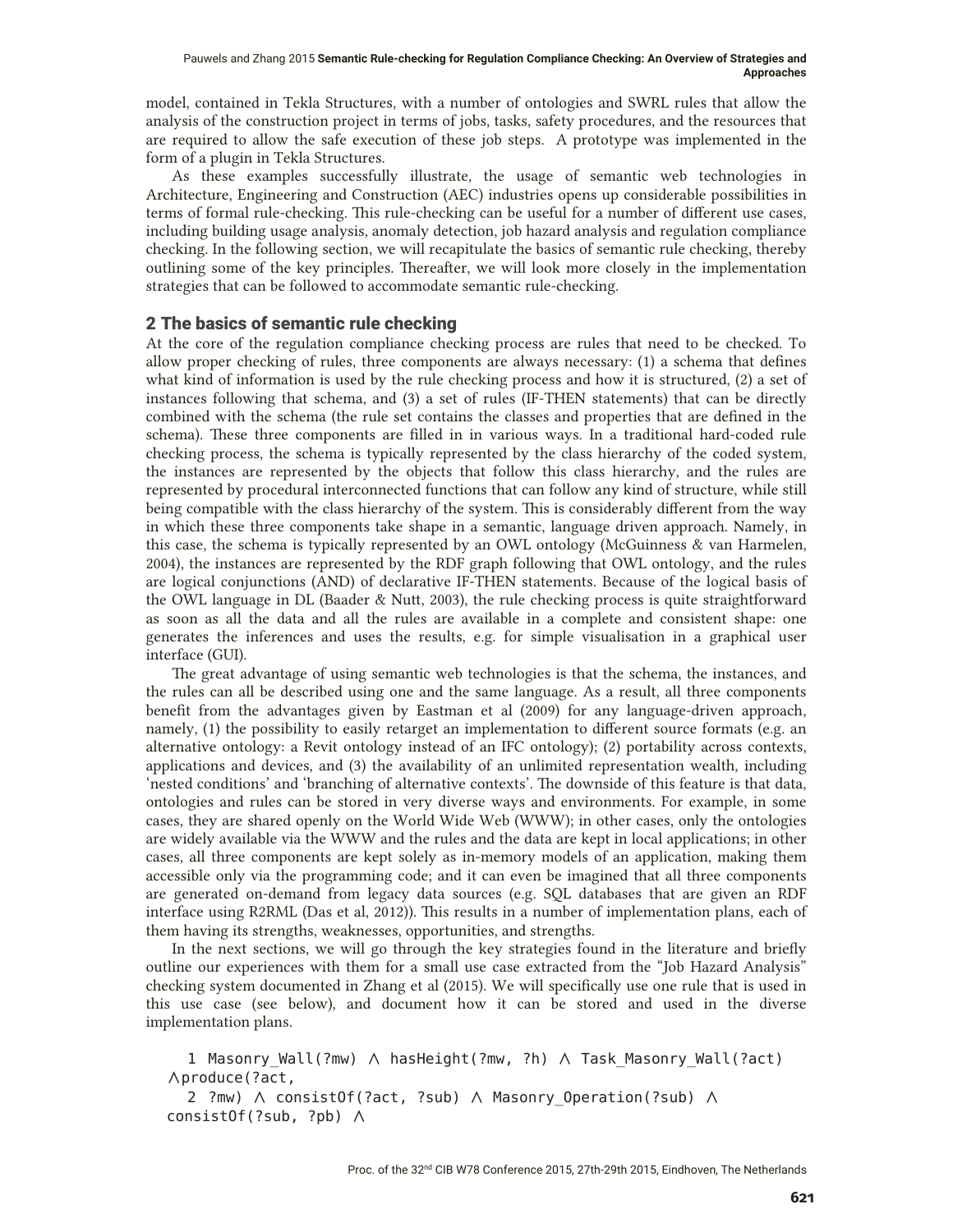```
3 Placing_Brick(?pb) ∧ swrlb:greaterThan(?h, 2438.4) →
needResources(?pb,
  4 Masonry Wall Bracing)
```
This rule allows to infer that a 'masonry wall' needs to be 'braced' when it is 'produced' by 'placing bricks' and the 'height' of this wall is greater than '2438,4'. As it is displayed above, it is not contained yet in any kind of software. There are a number of options to formally represent it in a software environment, depending on which kind of implementation is chosen. These options are discussed in the following three sections, thereby indicating what they result in for the usability of these rules by developers and end users.

### 3 Strategy 1: Hard-coded rule checking after querying for information

The first strategy most closely ties to existing procedures for rule-checking and existing software implementation plans. Namely, it is possible to represent the information that is contained in the rule mentioned earlier as plain RDF data, ideally following an OWL ontology. Many existing applications for rule-checking take this approach, although they usually do not use RDF and OWL to store the rule information. For example, the commercial Solibri Model Checker application (Solibri, 2014) provides a great interface that allows to load a BIM model and combine it with information that is stored natively in the Solibri application (database). This then allows performing rule checking against BIMs for architectural design validations. In most of the existing applications, including Solibri, the rules are not available outside the actual application. As a result, the user is required to manage and use rules through that interface. When relying on RDF and OWL, this can be done differently. For example, in the below code, a representation is given of the rule that was displayed earlier.

```
1 ruleInst:wallBracingRule<br>2 rdf:type_ruleOnt:Rule
           rdf:type ruleOnt:Rule ;
  3 ruleOnt:inputInformation "a masonry wall with a height greater
than 2438, 4, built
  4 by placing bricks" ;
  5 ruleOnt:outputInformtion "bracing of masonry wall required";<br>6 ruleOnt:partOfRequlation ruleInst:iobHazardAnalysis 7390.
           ruleOnt:partOfRegulation ruleInst:jobHazardAnalysis 7390.
```
 If the above rule information, which is represented in RDF, is published in an open or somehow accessible repository, for instance a government-owned repository, anyone can access this information and use it. Access of the information can occur via a visual web interface (e.g. Pubby), via a SPARQL query endpoint, via an API, or via any other means that is provided by the owner of the RDF data. This is different from what currently happens in applications like Solibri, in the sense that the rules are external to the application. An example application of this strategy is provided and documented by Dimyadi et al (2014, 2015) for the New Zealand Building Code (NZBC) for fire safety design of buildings. This building code is available from the New Zealand government in plain text. A formal representation of this code is prepared, both in XML and RDF. An application has then be developed that queries this formal representation and makes actions accordingly. A similar approach might be followed by applications like Solibri, simply if they allow to load rules not only from an internal database, but also from external formal representations (in XML or RDF) of rule information.

It is important to note here that the success of the rule-checking process still considerably depends on the algorithms of the rule-checking application itself. Namely, the application needs to find out when to send which kinds of queries to the XML and/or RDF representations, and it needs to consume the returned information into executable code that actually performs the rule-checking. For example, in the case of an application like Solibri, application developers will likely opt to directly execute rule-checking processes on BIM models and checking results can then be visualised directly in a 3D representation of the BIM model. Other software developers, depending on their preferences or business model, can accommodate an entirely different procedure. The formal representation of the rules is only a small part of the success of the rule-checking procedure. Second, and perhaps more importantly, the source code of the application needs to match with the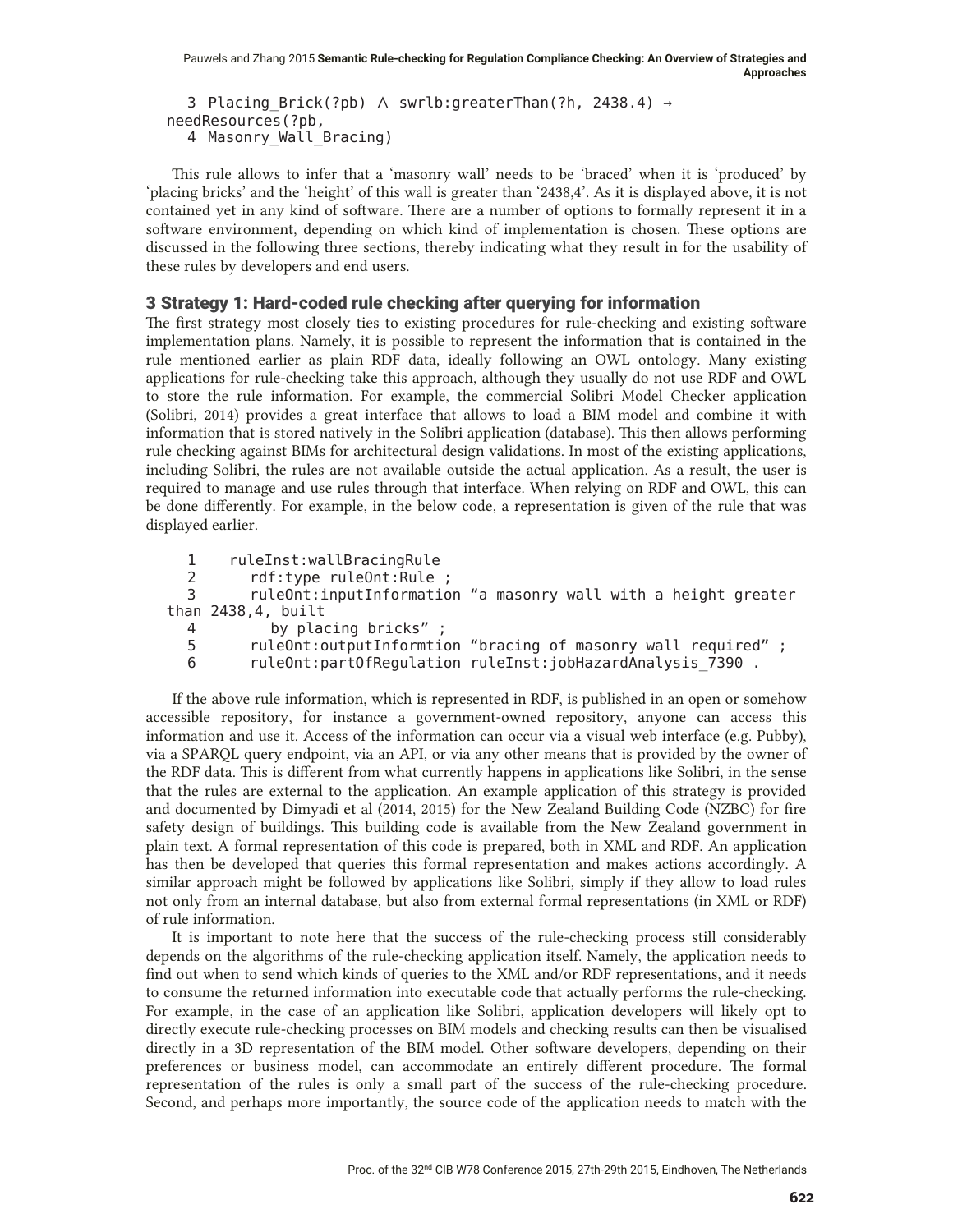formal representation of the rules and 'understand' how to interpret the rule information it retrieves from the external dataset. As a result, there is only limited support possible for rule customisation. If the rules are customised beyond what can be interpreted by the source code of the rule-checking application, the application can no longer use those rules. Also, its rule checking capability is restricted to check whether information exists and is available in the model. In other words, the rule checking cannot be achieved if the required information does not exist or is not accessible in the building information model.

# 4 Strategy 2: Rule-checking by querying

An alternative approach has been proposed by Yurchyshyna et al (2008, 2008a), Yurchyshyna (2010), Bouzidi et al (2011, 2012). In their proposal, the rule information is formalised directly into SPARQL queries. This is different from the previous approach, in the sense that only the building model is represented in RDF, but not the rule information. This building model is then 'interrogated' in detail using formal SPARQL queries. The rule information is captured in these SPARQL queries. The example below shows what this results in for our example presented earlier.

```
1 SELECT *
2 WHERE {
. Pmw rdf:type ont:Masonry Wall?
   "PZRQWKDV+HLJKW"K
      ?act ont:produce ?mw .
6 ?act rdf:type ont:Task Masonry Wall.
7 ?act ont:consistOf ?sub.
8 ?sub rdf:type ont: Masonry Operation.
9 ?sub ont:consistOf ?pb.
10 ?pb rdf:type ont:Placing Brick
11 FILTER (?h \ge 2438, 4)12 }
```
The example code above shows a simple query. The results of this query are then to be interpreted by the rule-checking application in order to visualise the end result and inform the end user. This procedure is somewhat comparable to the previous approach. The main difference here is that the actual rule information is easier to represent using SPARQL queries instead of using the flat RDF data model, which is more appropriate for representing the actual data. Furthermore, when relying on the CONSTRUCT keyword available in SPARQL, an even closer formalisation of the rule information lies within reach (see example below).

```
1 CONSTRUCT { ?pb ont:needResources [ rdf:type
ont:Masonry_Wall_Bracing ] }
   :+(5(^
 . mw rdf:type ont:Masonry_Wall?
 4 ?mw ont:hasHeight ?h .
 5 ?act ont: produce ?mw
 6 ?act rdf:type ont:Task Masonry Wall.
 . act ont:consistOf ?sub?
    "VXEUGIW\SHRQW0DVRQU\B2SHUDWLRQ
 9 ?sub ont:consistOf ?pb.
 10 ?pb rdf:type ont:Placing Brick
  11 FILTER (?h >= 2438,4)
 12 \quad \}
```
By executing this query for a building model, the building model will generate the additional *"needResources"* property when the query is successful. This property can be added to the actual building model, thus enriching the data model, or it could be kept separate for processing by alternative algorithms. If a number of such queries are executed, one might be able to assess step by step the conformance of a building with certain rules or requirements. This procedure can be further extended by relying on the SPARQL Inference Notation (SPIN). As indicated in SPIN (2015),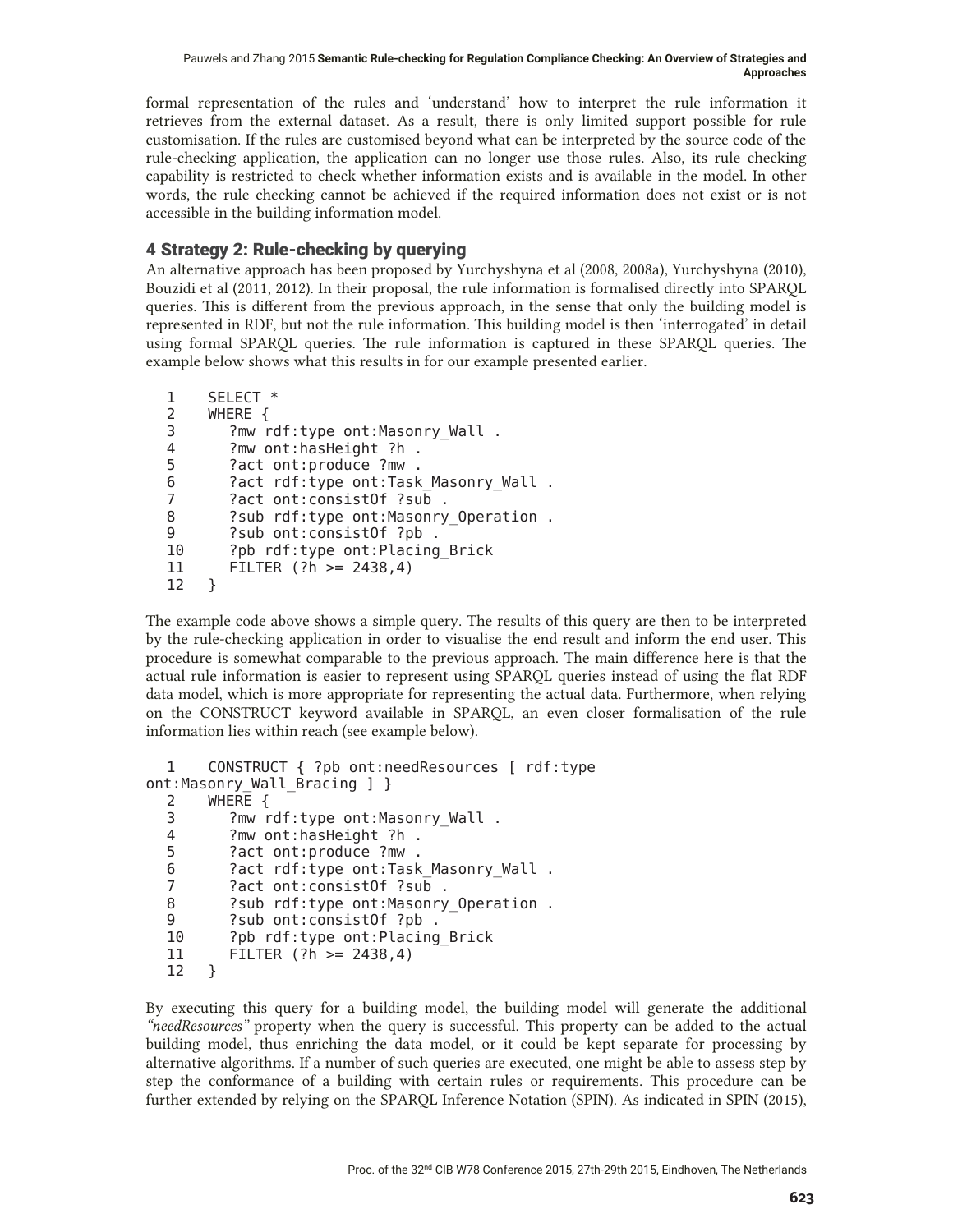this method relies heavily on the CONSTRUCT keyword in SPARQL and the SPARQL INSERT and UPDATE statements. The downside of the strategy of implementing rule-checking by querying is that queries typically still need to be fired one by one by an application logic. This thus requires some implementation work. Obviously, the SPARQL queries also need to be in-sync with the ontologies used to express the building information.

# 5 Strategy 3: Semantic rule checking with dedicated rule languages

# **5.1 Theory and formal notation**

The third and last approach relies on dedicated semantic web rule languages. Two example rule languages are SWRL and N3Logic. SWRL is one of the most often used languages (Horrocks et al, 2004). Other languages are Jess (Friedman-Hill, 2008) and N3Logic (Berners-Lee et al, 2008; Vanel, 2012). Rules can be exchanged using the Rule Interchange Format (RIF, 2013). Several rule engines are able to process the rules in combination with RDF data and OWL ontologies. The Jess Rule Engine (Friedman-Hill, 2008) is entirely built in Java, so this can be combined easily with native Java applications and Jess rules. Similarly, the Apache Jena software library was implemented in Java, which also includes Jena rules and functionality to execute these rules with RDF data and OWL ontologies opened up in-memory in the Jena-enabled application (Apache Jena, 2015). N3Logic rules are easily consumed by the Euler Yap Engine (De Roo, 2011, 2015). SWRL rules are often used within Protégé. A SWRLAPI is also available that allows to build, process and execute rules in a software application (O'Connor et al, 2005; O'Connor & Dias, 2012).

In construction industry, this third strategy has been used most often in recent research for both compliance checking and performance control. Literature examples mentioned in the introduction of this article show its application to assist construction quality compliance checking in Zhong et al (2012), to monitor and control energy consumption in Wicaksono et al (2010), to enable BIM-based job hazard analysis in Zhang et al (2015), and to support the plan definition and verification process in pit excavation in Zhong et al (2015). Depending on the scenario, the respective authors decide to choose one or the other rule language and inference engine. The way in which the rule information is represented using any one of the rule languages is very similar to the original form of this rule information. Namely, rule languages allow to formally specify RDF graphs, both in the left hand side and in the right hand side of the formal notation, connecting them with a logical *"implies"*. We provide an example below in the N3 Logic notation, which can easily be transformed into equivalent notations in the other rule languages (Jess, SWRL, and others).

```
\begin{matrix} 1 & \{ \\ 2 & \end{matrix}?mw rdf:type ont:Masonry Wall.
3 ?mw ont:hasHeight ?h.
4 ?act ont:produce ?mw.
5 ?act rdf:type ont:Task Masonry Wall.
6 ?act ont:consistOf ?sub.
7 3 Sub rdf:type ont: Masonry Operation.
8 ?sub ont:consistOf ?pb.
9 ?pb rdf:type ont:Placing Brick.
10 ?h math:greaterThan 2438,4
1112 log:implies
\begin{array}{cc} 13 & \{ \\ 14 & \end{array}?pb ont:needResources [ rdf:type ont:Masonry Wall Bracing ]
15 \quad \}
```
This rule is in fact following a triple notation, with the left hand side of the rule being the 'subject' of the statement, the *log:implies* property as the 'predicate' of the statement, and the right hand side of the rule being the 'object' of the statement. So, this is not only a very natural way of describing any kind of rule information (RBox), it is also highly compatible with OWL ontologies (TBox) and RDF instance graphs (ABox). In this strategy, an application targeting at rule-checking procedures thus typically aims at storing three things separate from each other: TBox, ABox and RBox. On top of these three, there is only a reasoning engine to combine pieces from the TBox,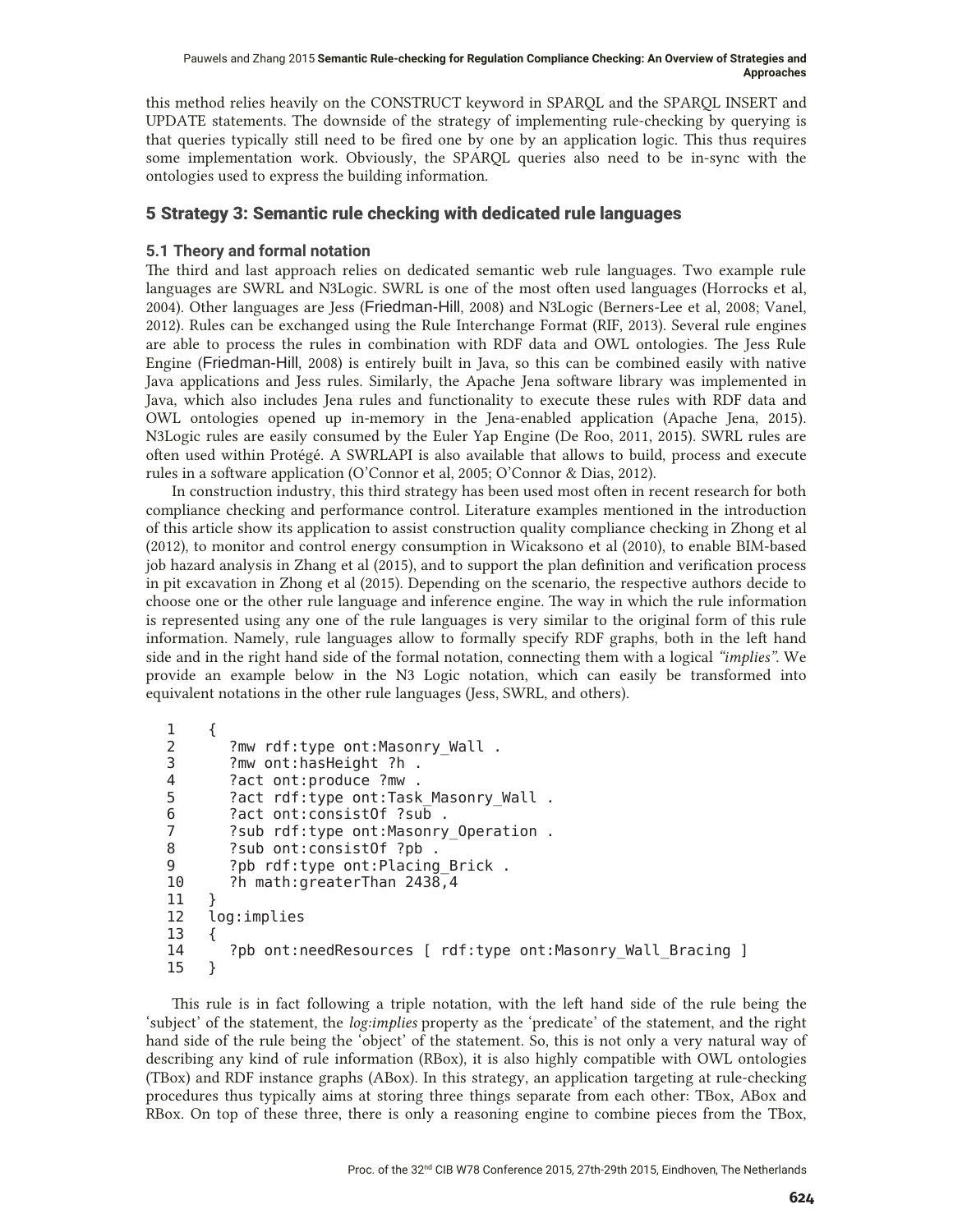ABox and RBox, and an application logic that allows to visualise the inferred information in one way or another (Figure 1).



**Figure 1. Overview implementation path for any rule-checking application relying on a dedicated rule language.** 

For each of the components, a different library can be used (e.g. SWRL instead of N3Logic for representing the RBox; the Jess rule engine instead of the SWRLAPI; standalone application instead of plugins in existing software, SPARQL versus API calls, …). But at the core, the overall implementation path remains the same.

# **5.2 Application in construction industry**

A use case on BIM-based hazard identification and mitigation from Zhang et al (2015) shows detailed ontology development, instance generation, SWRL rules checking using rule engine, and finally its checking results visualisation back in BIM. It first formalises construction safety knowledge using engineering ontology. Then, selected OSHA regulations and industry safety best practices are coded in SWRL rule formats, compatible with ontology classes and relationships. The used SWRL rule is the masonry wall example shown in Section 2. A BIM-based JHA application is developed to automatically identify work activity related safety hazards, suggest mitigation methods, and visualise relevant safety information, such as hazard zones. The system architecture of the ontology-based hazard identification application includes ontology editor, reasoner, rule engine, and BIM platform (Figure 2).



**Figure 2. System architecture of the ontology-based hazard identification application in BIM.** 

1) The OWL-based safety ontology is first modelled and edited using an ontology editor, in this case Protégé, to define its classes, relationships and axioms.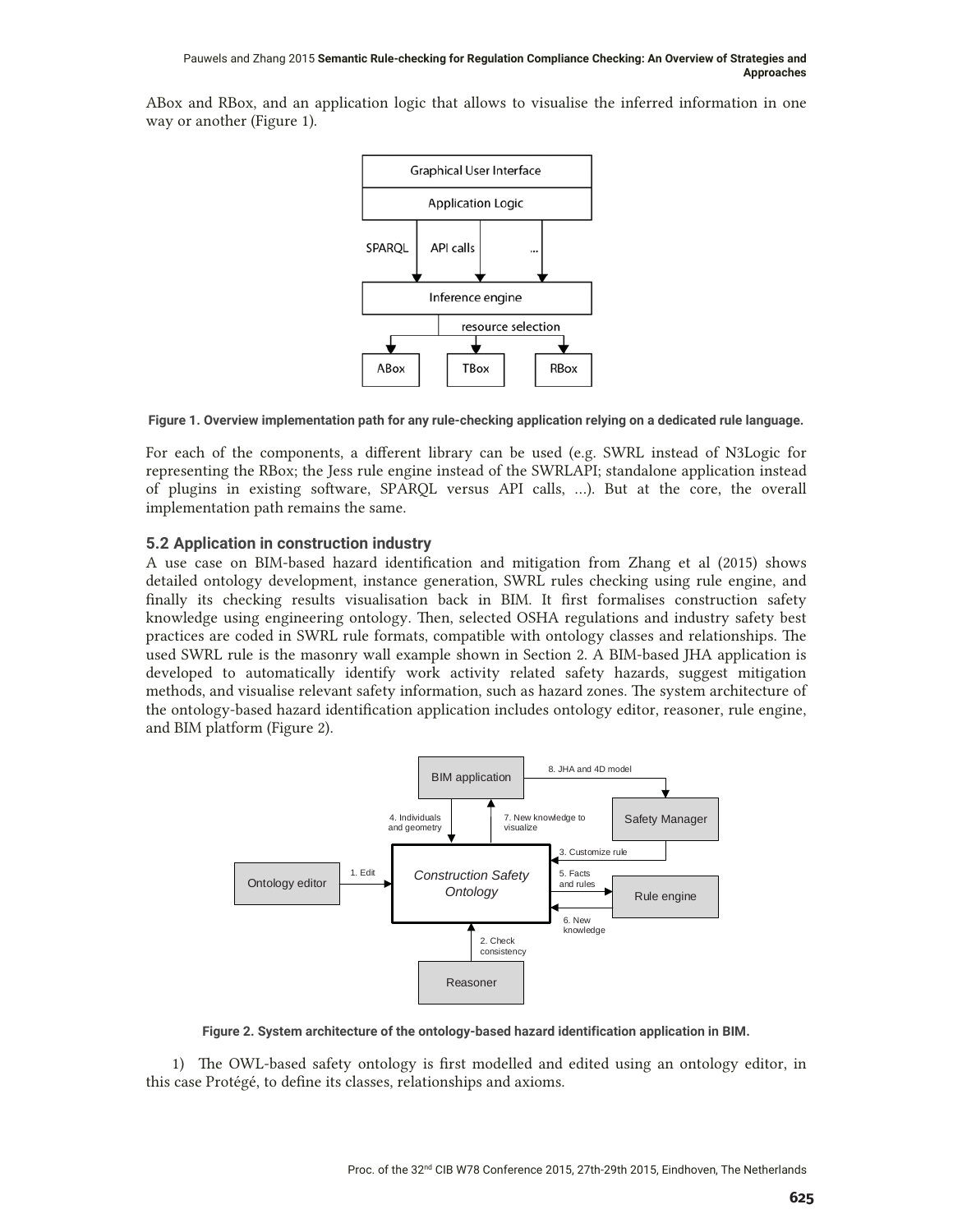2) The consistency of the developed Construction Safety Ontology is then checked by OWL reasoner (Pellet).

3) Based on the Construction Safety Ontology, SWRL rules are then developed to represent OSHA regulations and industry best practices. Also, the rule set can be customised and rules can be added by subject matter experts according to their specific requirements.

4) After connecting the ontology with BIM software platform, individuals/instances of the safety concepts defined in the ontology are generated using BIM project information. Properties of each individual, such as geometry information, are obtained through BIM.

5) Facts including the knowledge base and individuals generated from BIM are passed to the Jess rule engine to be checked against SWRL rules defined earlier by a safety manager or safety superintendent.

6) Once new knowledge is inferred by the rule-checking process, the ontology is updated by the rule engine.

7) The updated OWL ontology is then linked with the BIM platform to visualise inferred knowledge, such as required safety protective systems and protective safety zones.

8) Finally, project specific JHA along with a 4D building model visualising safety information are generated to support site level project safety planning and inspection.

## 6 Conclusion: comparison across rule-checking strategies

We presented a non-exhaustive overview of key implementation strategies for semantic rulechecking tailored to the architectural design and construction industry. A comparison between the three rule-checking techniques is shown in Table 1.

#### **Table 1 Comparison between the three rule-checking techniques**

|                      | Coded rule-checking | Rule-checking by querying | Dedicated rule language |
|----------------------|---------------------|---------------------------|-------------------------|
| Time                 | Short               | _ong                      | Lona                    |
| Customization        | _imited             | .<br>Jpen                 | .<br>Open               |
| Knowledge inference  | No                  | No / Limited              | Yes                     |
| Integration with BIM | Direct or Indirect  | Direct or Indirect        | Direct or Indirect      |

- (1) The time requirement of coded rule-checking is very short since the checking algorithms can be executed directly on the model. Rule-checking by querying and rule-checking with rule languages takes longer, as they require processing of queries / rules in combination with a model that is often too large. When implementing an approach that relies on a dedicated rule language, it is of the utmost importance to be as selective as possible at the 'resource selection' stage in Figure 1.
- (2) The user rule-customisation is limited for coded rule-checking since a user interface needs to be provided for such customisation. SPARQL queries and SWRL-like rules offer more flexibility. The user can define new SPARQL queries or SWRL-like rules to check against new or customised conditions, as long as the information exists in the ABox and TBox (Figure 1).
- (3) Knowledge inference is only supported by the approach based on a rule language. This is a key methodological difference compared to the other two approaches (declarative versus procedural).
- (4) Depending on the way in which the application logic and GUI is implemented (cfr. plug-in in existing BIM software or standalone applications), rule-checking can be directly (tightly) or indirectly (loosely) combined with available BIM software. In any case, additional programming is required in all three approaches.

## Acknowledgements

This research is made possible by the generous support of Ghent University, through the Special Research Fund (BOF).

## References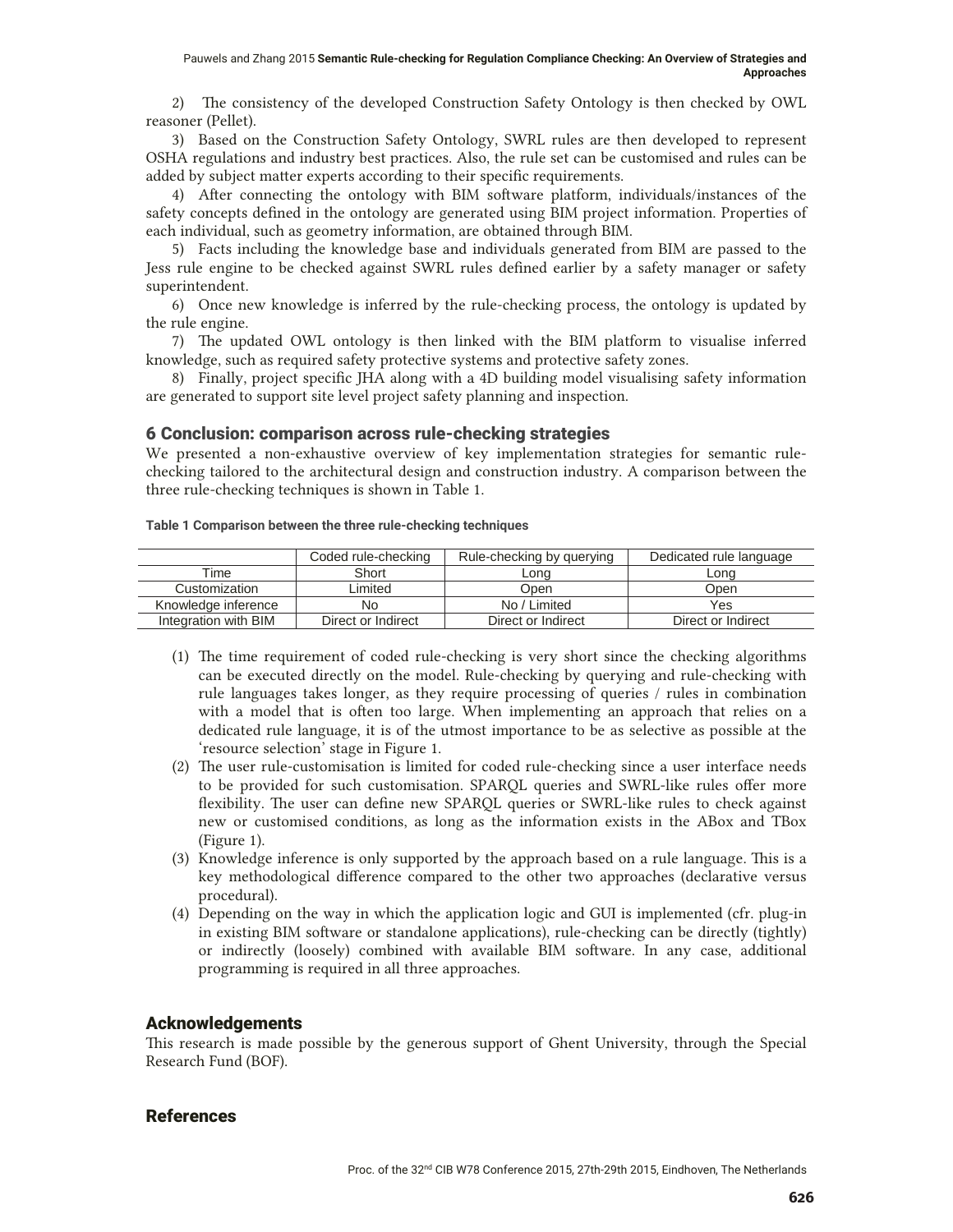Apache Jena (2015). Reasoners and rule engines: Jena inference support. https://jena.apache.org/documentation/inference/ (Last visited on 12 June 2015).

Baader, F. & Nutt, W. (2003). Basic description logics. In: *Description Logic Handbook: Theory, Implementation,* 

*and Applications*. Cambridge University Press, Cambridge. pp. 47-100.

- Baumgärtel, K., Kadolsky, M. & Scherer, R.J. (2015). An ontology framework for improving building energy performance by utilizing energy saving regulations. *Proc. of the 10th European Conference on Product & Process Modelling (ECPPM)*. pp. 519-526.
- Berners-Lee, T., Hendler, J. & Lassila, O. (2001). The Semantic Web. *Scientific American*. 284 (5). pp. 29-37.

Berners-Lee, T., Connolly, D., Kagal, L., Scharf, Y. & Hendler, J. (2008). N3logic: A logical framework for the world wide web. *Theory and Practice of Logic Programming.* 8 (3). pp. 249-269.

- Bouzidi, K.R., Fies, B., Bourdeau, M., Faron-Zucker, C. & Le Thanh, N. (2011). An ontology for modelling and supporting the process of authoring technical assessments. *Proc. of the CIB W78-W102 2011 International Conference.*
- Bouzidi, K.R., Fies, B., Faron-Zucker, C., Zarli, A. & Le Thanh, N. (2012). Semantic Web Approach to Ease Regulation Compliance Checking in Construction Industry. *Future Internet*. 4 (3). pp. 830-851.
- Das, S., Sundara, S. & Cyganiak, R. (2012). R2RML: RDB to RDF Mapping Language. W3C Recommendation 27 September 2012. http://www.w3.org/TR/r2rml/ (Last visited on 12 June 2015).
- De Roo, J. (2011). Euler YAP Engine, a birds EYE view. http://www.agfa.com/w3c/Talks/2011/01swig/ (Last visited on 12 June 2015).
- De Roo, J. (2015). Euler Yet another proof Engine. http://eulersharp.sourceforge.net/ (Last visited on 12 June 2015).
- Dimyadi, J. & Amor, R. (2013). Regulatory knowledge representation for automated compliance audit of BIMbased models. *Proc. of the 30th CIB W78 International Conference*. pp. 68-78.
- Dimyadi, J., Pauwels, P., Spearpoint, M., Clifton, C. & Amor, R. (2015). Querying a Regulatory Model for Compliant Building Design Audit. *Proc. of the 31st CIB W78 International Conference*.
- Eastman, C., Teicholz, P., Sacks, R. & Liston, K. (2008). *BIM Handbook: A guide to Building Information Modeling for Owners, Managers, Architects, Engineers, Contractors, and Fabricators*. John Wiley and Sons, Hoboken, NJ.
- Eastman, C., Lee, J.-M., Jeong, Y.-S. & Lee, J.-K. (2009). Automatic rule-based checking of building designs. *Automation in Construction*. 18. pp. 1011-1033.
- Friedman-Hill, E. (2008). Jess, the rule engine for the Java Platform. http://www.jessrules.com/ (Last visited on 12 June 2015).
- Han, C., Kunz, J. & Law, K. (1997) Making automated building code checking a reality. *Facility Management Journal*. pp. 22-28.
- Han, C., Kunz, J. & Law, K. (1998) Client/server framework for on-line building code checking. *ASCE Journal on Computing in Civil Engineering*. 12 (4). pp. 181-194.
- Han, C., Kunz, J. & Law, K. (1999) Building design services in a distributed architecture, *ASCE Journal on Computing in Civil Engineering.* 13 (1). pp. 12-22.
- Horrocks, I., Patel-Schneider, P.F., Boley, H., Tabet, S., Grosof, B. & Dean, M. (2004). SWRL: A Semantic Web Rule Language Combining OWL and RuleML. W3C Member Submission 21 May 2004. http://www.w3.org/Submission/SWRL/ (Last visited on 12 June 2015).
- Kadolsky, M., Baumgärtel, K. & Scherer, R.J. (2014) An ontology framework for rule-based inspection of eeBIM-systems. *Procedia Engineering.* 85. pp. 293-301.
- Kerrigan, S. & Law, K. (2003). Logic-based regulation compliance-assistance. *Proc. of the Ninth International Conference on Artificial Intelligence and Law*.
- Lee, J.K., Eastman, C.M. & Lee, Y.C. (2014). Implementation of a BIM Domain-specific Language for the Building Environment Rule and Analysis. *Journal of Intelligent & Robotic Systems*. pp. 1-16.
- Lee, J.K. (2011). Building Environment Rule and Analysis (BERA) Language and its application for evaluating building circulation and spatial program. PhD thesis. Georgia Institute of Technology.
- Manola, F. & Miller, E. (2004). RDF Primer, W3C Recommendation. http://www.w3.org/TR/rdf-primer/ (Last visited on 12 June 2015).
- McGuinness, D.L. & van Harmelen, F. (2004). OWL Web Ontology Language Overview W3C Recommendation 10 February 2004. http://www.w3.org/TR/owl-features/ (Last visited on 12 June 2015).
- O'Connor, M.J., Knublauch, H., Tu, S.W., Grossof, B., Dean, M., Grosso, W.E. & Musen, M.A. (2005). Supporting Rule System Interoperability on the Semantic Web with SWRL. *The Semantic Web – ISWC 2005.* In: *Lecture Notes in Computer Science*. 3729. pp. 974-986.
- O'Connor, M.J. & Das, A. (2012). A Pair of OWL 2 RL Reasoners. *9th International Workshop on OWL: Experiences and Directions (OWLED)*.
- Pauwels, P., Van Deursen, D., Verstraeten, R., De Roo, J., De Meyer, R., Van de Walle, R. & Van Campenhout, J. (2011). A semantic rule checking environment for building performance checking. *Automation in Construction.* 20 (5). pp. 506-518.